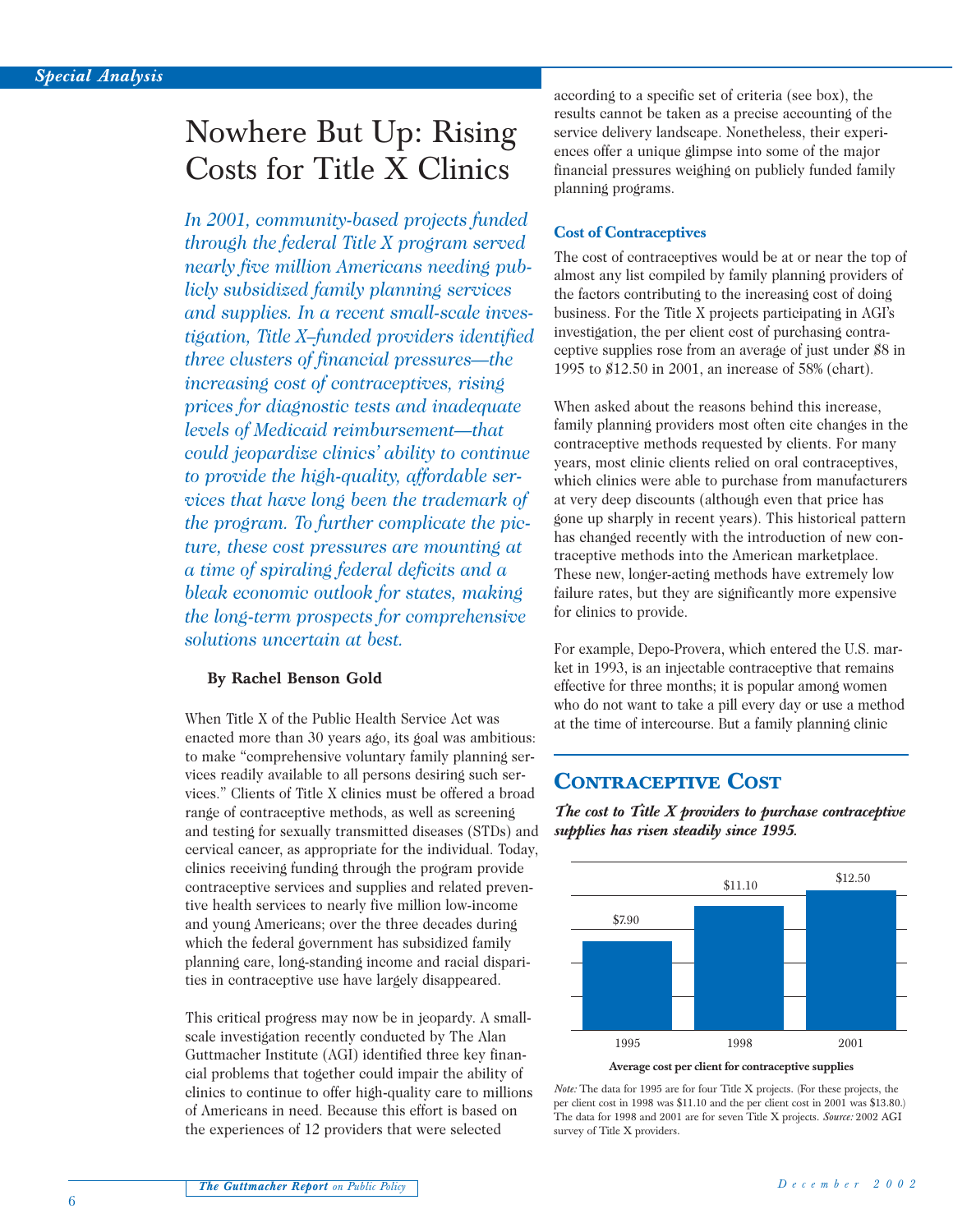#### **How the AGI Investigation Was Conducted**

*Between May and August 2002, AGI investigated the changes in costs confronting Title X–funded family planning providers based on information from 12 family planning agencies across the country. The agencies that participated in this effort are not representative of all Title X–funded providers nationwide. Instead, all participants were larger agencies that were considered more likely to have sophisticated data systems. The effort was intended to provide some preliminary information on the magnitude of the financial pressures facing providers and help prepare for future large-scale research efforts examining these issues.*

*We selected the agencies from the 430 Title X–funded respondents of a 1999 AGI survey of family planning agencies nationwide. From this group, only 41 met our four key criteria: had been in existence for at least 10 years; served at least 1,000 contraceptive clients annually; could provide us with budget and funding data going back to the mid-1990s; and had at least one*

can provide an annual supply of oral contraceptives to three women for less than the cost of providing Depo-Provera to one ("Challenges Facing Family Planning Clinics and Title X," *TGR,* April 2001, page 8). Among all Title X projects nationwide, the proportion of contraceptive clients who used oral contraceptives fell from 62% in 1995 to 52% in 2001; over the same period, the proportion using Depo-Provera rose from 12% to 20%.

This trend toward higher-cost methods is likely to continue. Several new contraceptive methods—including a one-month injectable, a vaginal ring, a new IUD and a contraceptive skin patch—have recently entered the U.S. market, and each carries a price tag to clinics that is closer to Depo-Provera than to oral contraceptives. They have other costs associated with them as well. Lunelle, the monthly injectable, for example, requires at least 12 clinic visits a year, compared with four for Depo-Provera and only 1–2 for oral contraceptives.

To further complicate matters, the cost to clinics to purchase oral contraceptives is likely to increase in the coming period—ironically, just as patents are set to expire on several name-brand formulations. The worry among providers, according to Judith DeSarno, president and CEO of the National Family Planning and Reproductive Health Association, is that generic manufacturers have been unwilling to offer discounts to providers while the name-brand manufacturers, facing a decrease in market share because of competition with generics, will be unable to continue to do so.

Prices are already starting to rise. In mid-November,

*contract with a managed care plan (an arrangement that generally involves a high level of sophistication in the agency's data and financial systems).*

*We narrowed the 41 agencies meeting the criteria down to a group of 16 that represented all regions of the country and different types of providers—health departments, Planned Parenthood affiliates and other, independent agencies. In a mail survey, we asked these agencies to provide detailed quantitative information about clients, services and costs specific to their Title X–funded projects. The survey also asked providers to indicate major factors contributing to changes in costs over the period. We followed up with respondents via telephone to seek additional details about their responses.*

*Twelve of the 16 agencies responded to the survey, although not all of them were able to provide all of the detailed cost data requested. Together, the 12 served nearly 200,000 contraceptive clients in 2001.*

Wyeth announced that it was discontinuing the socalled clinic packs of some oral contraceptives that it had offered to Title X clinics at deeply discounted prices. The company, however, tried to soften the blow by offering free packages of a different oral contraceptive, but tied the free distribution to the amount the clinics had previously purchased.

#### **Diagnostic Tests**

In 2001, Title X–funded clinics provided 5.1 million STD tests, 600,000 HIV tests and three million Pap tests. Testing and screening, however, is costing clinics more because both the cost of each test and the number of tests provided have increased.

The three Title X projects providing data to AGI for 1998 and 2001 reported that the average purchase price for STD and HIV tests almost doubled, from \$3.50 to almost \$7 per test (see chart, page 8). For chlamydia specifically, the average cost per test among the four projects supplying data rose from just over \$4 in 1998 to nearly \$6 in 2001.

Title X providers have also seen an increase in the cost of purchasing Pap tests, the main procedure used to diagnose cervical cancer early, when it is most successfully treated. The five projects reporting data said that the average purchase price for a Pap test increased from just over \$6 in 1998 to about \$8 in 2001. These cost increases are likely to continue, in part because of advances in technology. The newer liquid-based Pap test, cited in guidelines recently released by the American Cancer Society, is rapidly becoming the standard of care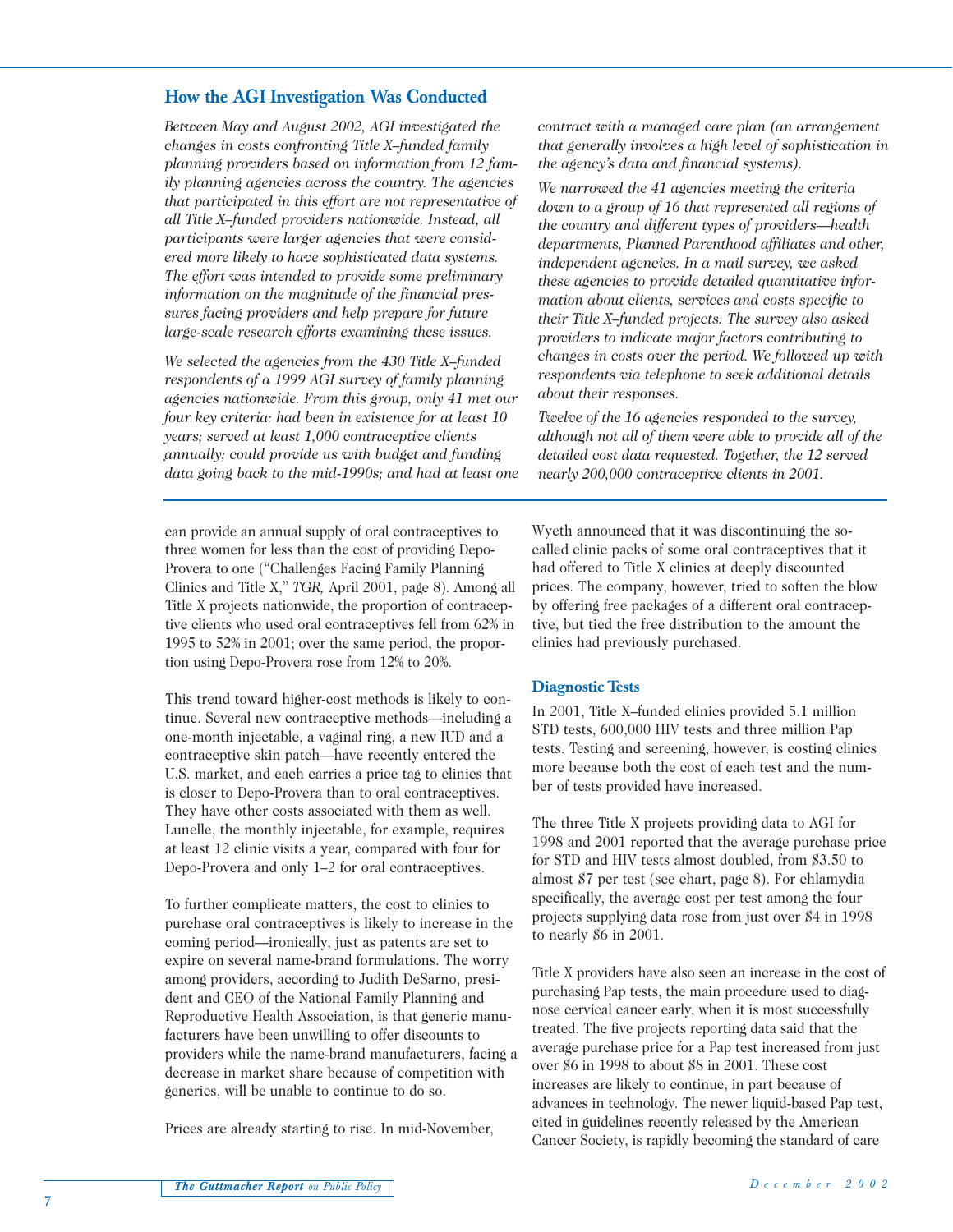in American gynecology despite the fact that, according to providers, it is triple the cost of conventional tests.

In addition, calls for routine screening are growing. Family planning clinics are likely to face an increasing need to provide testing for chlamydia because of recent guidelines issued by the U.S. Preventive Services Task Force and the Centers for Disease Control and Prevention (CDC), which are now urging that all sexually active women in their teens and early 20s be screened for chlamydia. In addition, new CDC recommendations specify retesting women treated for chlamydia 3–4 months following treatment.

The combined impact of these increases has sent the total cost borne by the Title X projects shooting upward. The cost per client of STD/HIV tests in four Title X projects rose from \$2.70 in 1998 to \$3.30 in 2001, an increase of 22%. Similarly, the per client cost of Pap tests rose by a third.

Together, the average per client cost to these Title X– funded projects to purchase contraceptive supplies and STD and Pap tests rose from \$18 in 1998 to \$21 in 2001, an increase of 19% in a three-year period.

#### **Medicaid Reimbursement**

Medicaid, the joint federal-state program that subsidizes health care for the poorest Americans, is a vital source of funding for family planning services and supplies.

# **DIAGNOSTIC TESTS**

*Title X providers are facing rising costs for a wide range of diagnostic tests.*



*Notes:* The data for average cost per test for all STD/HIV tests are for three Title X projects; those for chlamydia tests are for four projects; and those for Pap tests are for five projects. The data for cost per client for all STD/HIV tests are for four projects and those for Pap tests are for five projects. *Source:* 2002 AGI survey of Title X providers.

Historically, Medicaid has supplied up to half of all public dollars used to fund contraceptive services in the United States. But while it is a critical source of support for clinics, the fact remains that Medicaid does not pay the full cost of serving clients in Title X programs. The eight Title X projects providing data on clients' Medicaid status indicated that, on average, 28% of their clients are Medicaid recipients. Nonetheless, only 22% of their revenue comes from Medicaid reimbursements. (Similarly, for all Title X–funded providers nationwide, Medicaid accounts for 20% of clients, but only 16% of revenue.)

This disparity is cast in sharp relief at the individual client level. Seven of the Title X projects indicated that it cost an average of \$118 to provide an initial client visit. These same projects reported, however, that they are reimbursed an average of only \$62 by Medicaid (see chart). Title X funds, according to clinics, are often used to fill this gap, effectively subsidizing the care of clients enrolled in Medicaid.

#### **Other Cost Pressures**

When asked about other factors relating to the increased cost of doing business, the Title X projects in the AGI investigation frequently cited two additional issues. The first is the increasing demand for assistance to clients in a multiplicity of languages, reflecting the growing diversity among America's population. Nowhere is this need epitomized more than by Medical and Health Research Associates (MHRA), a large Title X grantee in New York City, whose clients come from 74 different countries of origin. One MHRA clinic has a staff of eight and clients who come from 55 countries and speak 28 languages. The five clinicians at the site speak English as well as Urdu, Bangali, Spanish and Hindi; the management and support staff speak eight languages, including Russian and two Chinese dialects. In such a case, the need for language assistance is at best costly and at worst seemingly overwhelming. Planned Parenthood of Minnesota/ South Dakota, for example, is seeing its budget for interpretation services alone—not including the cost of the additional staff time needed to provide information and counseling to clients with limited English proficiency triple between 2001 and 2003.

A Title X–funded effort in federal health Region IX, an area comprising several western states, recently identified the 12 highest-priority languages for family planning providers: Arabic, Armenian, Cambodian, Chinese, Hindi, Hmong, Korean, Laotian, Punjabi, Russian, Tagalog and Vietnamese. The program is now sponsoring the development of fact sheets and consent forms for seven different contraceptive methods in each of these 12 languages.

But the need, according to Shelley Marks of the California Family Health Council, who was involved in